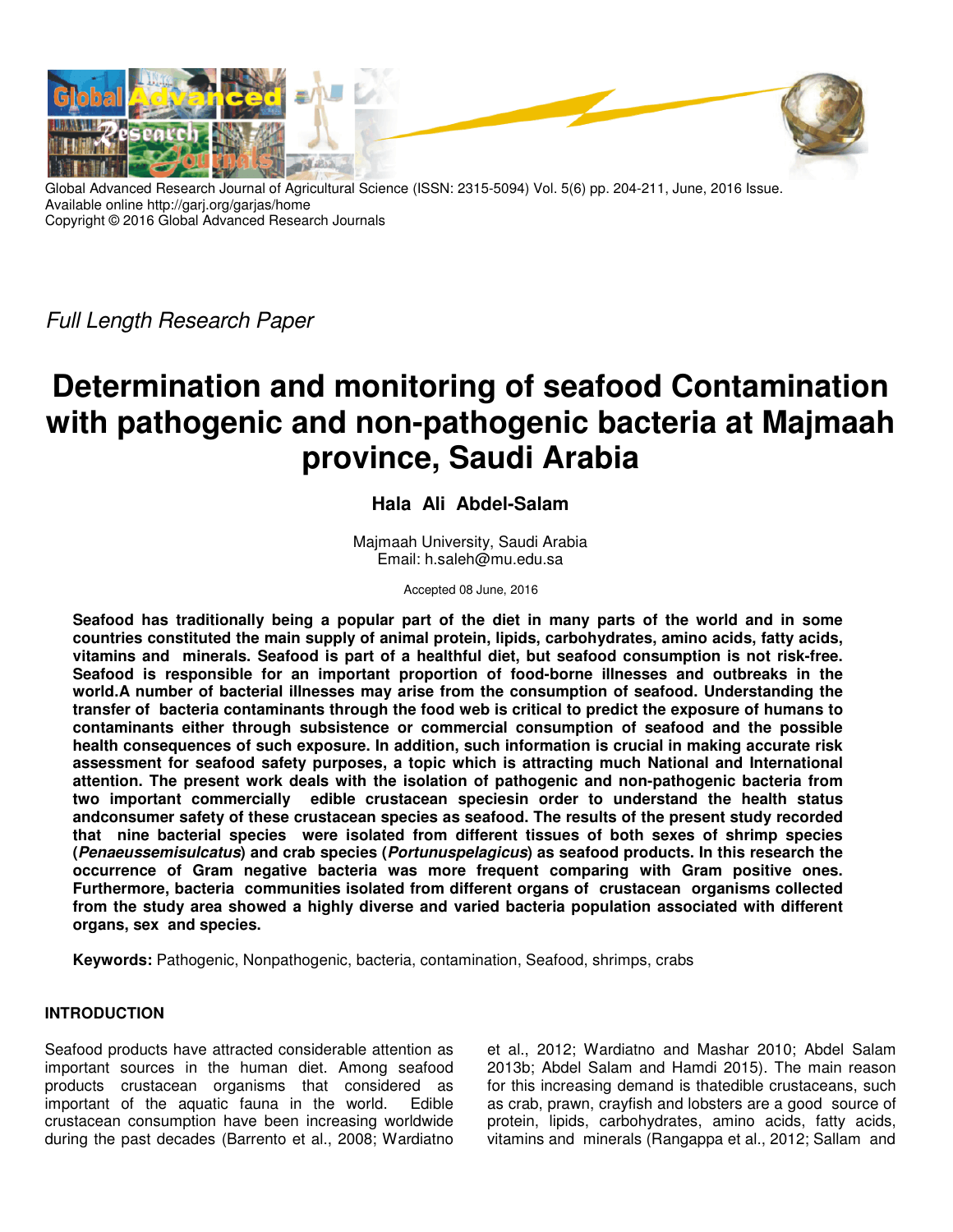Temraz 2006; Oksuz et al., 2009; Ehigiator and Oterai 2012). Although edible crustaceans are part of healthful diet, but their as seafood consumption is not risk free; since seafood is considered as an important vehicle for marine toxins and chemical contamination. Furthermore, seafood is responsible for an important proportion of food born illness and outbreaks. Seafood associated infections are caused by variety of bacteria, viruses and parasites. This diverse group of pathogens results in a wide variety of clinical syndrome, each with its own epidemiology(Iwamoto et al., 2010). In general, illness due to contaminated food is perhaps the most widespread health problem in the contemporary world and an important cause of reduced economic productivity (Edema et al., 2005).

Edible crustaceans (crabs and shrimps) can be harvested from a range of aquatic environments – deep seas, shallow coastal waters and rivers. They are also grown in fish farms. Shrimps are caught in nets and refrigerated on board ship until they can be delivered to the processing plant where they are washed, sorted, and usually peeled before being cooked. Some raw shrimps are sold frozen. The shrimps die immediately after capture and they start to deteriorate quickly. They can be contaminated with bacteria from mud and the surrounding water, from ice and the boat. Because it takes several days from being caught to being processed, the microbes multiply (Wan Norhana et al., 2010). Most of these edible marine organisms are washed off, but more bacterial contamination can occur during peeling and other manufacturing steps. When frozen seafood products are consumed raw, there is the likelihood of endangering the health of the consumer especially when the microorganism present includes pathogenic ones (Adebayo-Tayo et al., 2012a).

Bacteria may be found on the skin, chitinous shell, gills as well as the intestinal tracts of marine organisms (Adedeji et al., 2012). The microbiological flora in the intestines of seafood is quite different being psychotrophic in nature and to some extent believes to be a reflection of general contamination in the aquatic environment (Adebayo-Tayo et al., 2012a). So, raw and undercooked edible crustaceans as shrimps and crabs represent an important marine environment vector of infectious agents and marine biotoxines this is due to the ability of marine organisms to concentrate pathogens and toxins during the filter-feeding process (EUROPEAN COMMISSION (EC) 2001). During this process, they can accumulate and concentrate pathogenic microorganisms that are naturally present in harvest waters, such as vibrios (Iwamoto et al., 2010). Vibrio spp are the most important bacterialpathogens of prawn. Over 20 species are recognized, some of these are human pathogens (Amira Leila et al., 2013). Vibrio are widely distributed in marine and estuarine environments and in seafood throughout the world, which constitutes in many countries a real public

health issue (Amira Leila et al., 2013). Furthermore, Salmonella have been shown to survive for over a month in the aqueous-sediment microcosm (Fish and Pettibone 1995), and also thermophilic Campylobacter have been isolated from sea water. Contamination of seafood by pathogens with a human reservoir can occur also when growing areas are contaminated with human sewage. Outbreaks of seafood-associated illness linked to polluted waters have been caused by calicivirus, hepatitis A virus, and Salmonella enterica serotype Typhi (Desenclos et al., 1991; Morse et al., 1986). Recent years have seen increased levels of production and consumption of seafood, leading to more frequent reporting of bacterial contamination. Therefore, the current study aimed to isolate and identify pathogenic, healthy- threatened bacteria strains and beneficial bacteria species from seafood crustaceans (shrimps and crabs ). Furthermore, to stress on health implication of their presence in these edible seafood. The result would help creating awareness among the processors and consumers of the potential sources of contamination

### **MATERIAL AND METHODS**

#### **Collection of Samples**

Two crustaceans species; Both sexes of Penaeussemisulcatus (shrimps), and Portunuspelagicus (crabs) were collected from local fishermen at Majmaah province, Saudi Arabia. To avoid further contamination, during transportation from the source to laboratory. Samples were carried by special sterile bags packed in insulated box with ice to maintain the temperature around 5 to 6 C Samples were placed inseparate sterile plastic bags to prevent spilling and cross contaminationand immediately transported to the laboratoryin a cooler with ice packs.After rinsing the samples insterile distilled water to remove any debris on their shell, samples were further prepared for bacterialisolation by cutting out, with sterile tools. 10 and25 g ofinterior flesh content (edible muscle, viscera and gills of both sexes of shrimp and crab species.

#### **Bacteriological analysis and identification**

For the isolation and identification of bacteria from edible muscles, viscera and gills of both sexes of shrimp and crab species collected and homogenized under aseptic condition. The homogenated each tissue sample was serially dilutedand spread over on nutrient agar medium. The plates were incubated at 37C for 24 to 48 hoursobserved the bacterial colonies.The bacterial colonies wereenumerated with the formula, Bacterialcount  $(TBC/g)$  = Number of colonies  $\times$ Dilution factor/ Volume of sample (g).Morphological identification of thebacteria present in all samples was carried out with the Gram stain,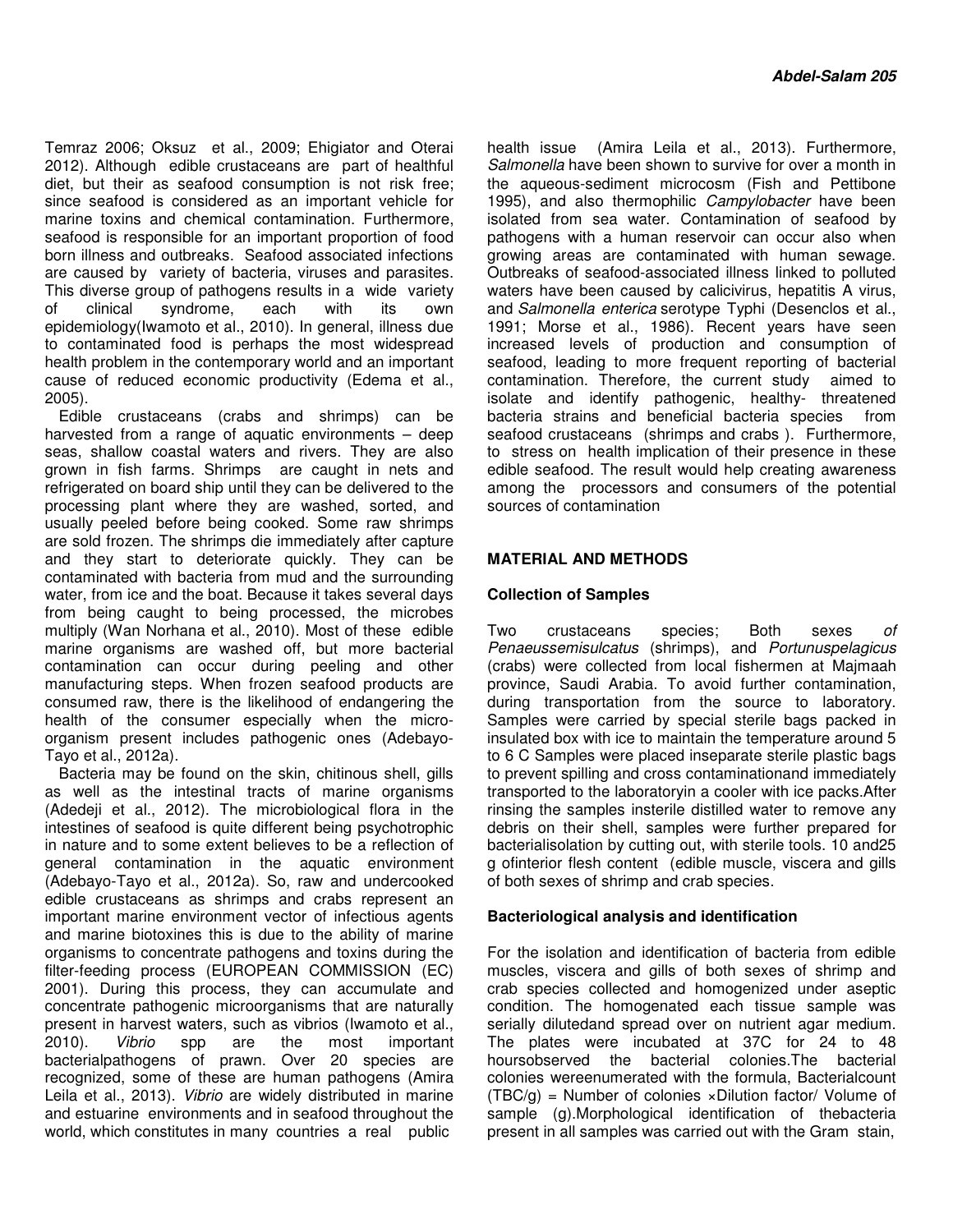| Tissues           | <b>Bacteriaspecies</b>    |                           |                           |                           |
|-------------------|---------------------------|---------------------------|---------------------------|---------------------------|
|                   | P. semisulcatus           |                           | P. pelagicus              |                           |
|                   | <b>Males</b>              | <b>Females</b>            | <b>Males</b>              | <b>Females</b>            |
| Edible<br>muscles | Shigellaspp               | Shigellaspp               | Shigellaspp               | Shigellaspp               |
|                   | Klebsiellaspp             |                           | Klebsiellaspp             |                           |
|                   |                           | Salmonella<br>typhimurium | Salmonella<br>typhimurium | Salmonella<br>typhimurium |
|                   | Aeromonasspp              | Aeromonasspp              | Aeromonasspp              | Aeromonasspp              |
|                   |                           | Staphylococcus<br>aureus  |                           |                           |
|                   | Enterobacter spp          |                           |                           |                           |
|                   | Serratiaspp               |                           |                           |                           |
|                   |                           | Citrobacter               |                           |                           |
| <b>Viscera</b>    | Shigellaspp               | Shigellaspp               | Shigellaspp               | Shigellaspp               |
|                   | Aeromonasspp              | Aeromonasspp              | Aeromonasspp              | Aeromonasspp              |
|                   |                           | Staphylococcus<br>aureus  | Staphylococcus<br>aureus  |                           |
|                   |                           | Enterobacter              |                           | Enterobacter              |
|                   | Salmonella<br>typhimurium | Salmonella<br>typhimurium | Salmonella<br>typhimurium | Salmonella<br>typhimurium |
|                   | Escherichia coli          | Escherichia coli          | Escherichia coli          | Escherichia coli          |
| Gills             | Shigellaspp               | Shigellaspp               | Shigellaspp               | Shigellaspp               |
|                   | Aeromonasspp              | Aeromonasspp              | Aeromonasspp              | Aeromonasspp              |
|                   | Staphylococcus<br>aureus  | Staphylococcus<br>aureus  | Staphylococcus<br>aureus  |                           |
|                   | Salmonella<br>typhimurium | Salmonella<br>typhimurium | Salmonella<br>typhimurium | Salmonella<br>typhimurium |
|                   | Escherichia coli          | Escherichia coli          | Escherichia coli          | Escherichia coli          |
|                   | Enterobacter              |                           |                           | Enterobacter              |

 **Table 1:** Bacteria identified from edible muscle, viscera and gill tissues of male and female shrimps and crabs

acid fast stain and spore staining (Holt et al., 1996), followed by biochemical tests.

#### **Statistical analysis**

A test of significance of observed differences inlevels of identified bacteria specieswas conducted using a bacteria specieswas conducted using a onewayanalysis of variance (ANOVA). Meanswith the same letter for each parameter are not significantly different, otherwise they do  $(P < 0.05)$ . SPSS,

for Windows (Version 15.0) was used for statistical analysis.

## **RESULTS**

The bacteria enumerated from edible muscle, viscera and gill tissues of both sexes of shrimp and crab species are illustrated in Table 1. The recorded data detected that Shigellaspp, Aeromonasspp, Salmonella typhimurium,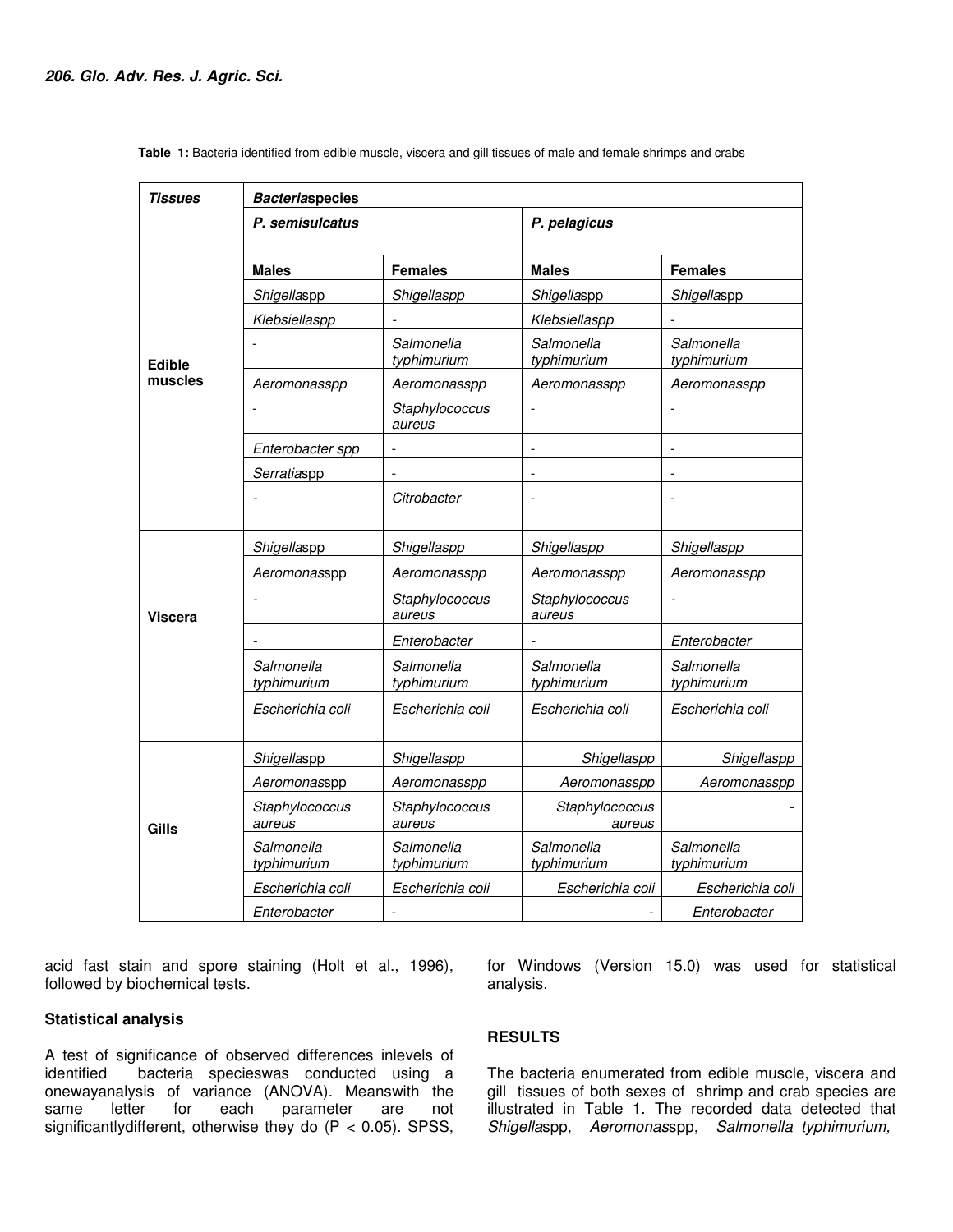

 **Figure 1. Bacteria species (TBC/g) identified from muscle tissues of both sexes of P. semisulcatus and P. pelagicus.** 



 **Figure 2. Bacteria species (TBC/gm) identified from viscera tissues of both sexes of P. semisulcatus and P. pelagicus.** 

Staphylococcus aureus and Enterobacterspp were the prominent bacteria that are isolated from all studied tissues of crustacean organisms. Whereas, the muscle tissue of male shrimps had Klebsiellaspp and Serratiaspp. Additionally, edible muscle portion of male crabs contained Klebsiellaspp. Furthermore, Citrobacterspp was isolated from edible muscle tissue of female shrimps.While**,**Escherichia coliwasisolated only from viscera and gills of bothsexes ofshrimp species and crab species.

 Regarding with the total bacteria count in studied tissues of male and female shrimps and crabs , the results in Figures 1- 3 indicated that muscle tissues of all studied samples had relatively few bacteria concentration compared with viscera and gill tissues. Furthermore, the results declared that both sexes of shrimp species contained higher level of all isolated bacteria comparable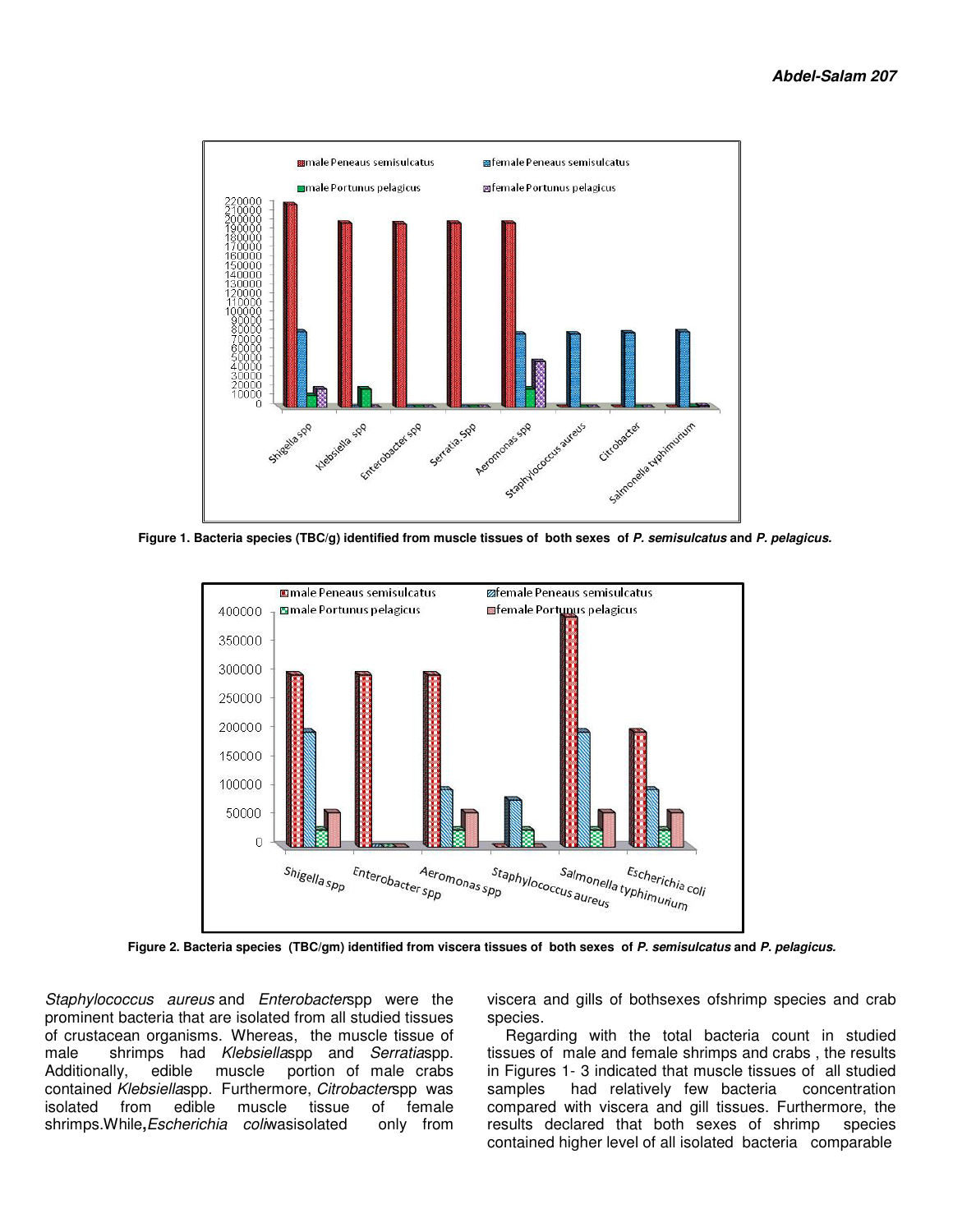

 **Figure 3. Bacteria species (TBC/gm) identified from gill tissues of both sexes of P. semisulcatus and P. pelagicus.** 

with crab species except beneficial bacteria species (Escherichia coli**)** in viscera tissues where significant decrease is recorded( $P < 0.001$ ).

As shown in Figure 1, the total bacteria countin edible muscle of male shrimps were higher than their females where significant increase was recorded  $(P < 0.001)$ . Furthermore, it was observed that the concentration of bacteria in muscle tissues of male shrimps had this decreasing order: Shigellaspp>Aeromonasspp>Serratia spp and Klebsiellspp>Enterobacter spp. While, in their females this descending arrangement was recorded: Shigellaspp and Salmonella typhimurium>Citrobacter>Aeromonasspp>Staphylococcus aureus. In edible muscle tissues of male crab species, four pathogenic Gram negative bacteria species were isolated. Whereas, female crabs had threepathogenic Gram negative bacteria species. Also, it was detected that female crabs had higher bacteria count compared than their males and this increase is significant  $(P < 0.001)$ . The concentration of bacteria found in muscles as per the order: Klebsiellspp and Aeromonasspp>Shigellaspp>Salmonella typhimurium and Aeromonasspp>Shigellaspp> Salmonella typhimuriumin male and female crabs respectively.

As shown in Figure 2, six bacteria species were isolated from viscera of both sexes of shrimp and crab species.<br>These species are represented by *Shigellaspp*. species are represented by Shigellaspp, Enterobacter, Aeromonasspp, Staphylococcus aureus, Salmonella typhimurium which were pathogenic bacteria and beneficial non-pathogenic bacteria species; Escherichia coli. The viscera of male and female shrimps had higher bacteria count of Shigellaspp, Aeromonasspp and Salmonella typhimurium comparable with both sexes

of crab species where significant increase was recorded. Whereas, Escherichia coli were fewer than in crab species, statistically, this decrease is significant (P < 0.001).Regarding the other bacteria species, it was observed that the viscera of male shrimps and female crabs had Enterobacter (3x10<sup>5</sup>TBC/g and 6x10<sup>4</sup> TBC/g respectively). While, Staphylococcus aureus; Gram positive bacteria was isolated only from female shrimps and male crabs (8.2 x10<sup>4</sup> TBC/g and  $3x10^4$  TBC/g respectively). While, from gills Shigellaspp, Aeromonasspp, Salmonella typhimurium and Escherichia coli were identified from both sexes of shrimp and crab species (Figure 3). Male shrimps had higher bacteria count comparable with their females. On the other hand, female crabs had greater bacteria count than their males. Furthermore, the present result showed that, Gram negative bacteria *Enterobacteri*solated from male shrimps and female  $crabs(4x10^5)$  TBC/g TBC/g and  $6x10^4$  TBC/g respectively).While bacteria strain Staphylococcus aureuswere enumerated from male and female shrimps  $(10x10^4 \text{ TBC/g}$  and  $9x10^4 \text{ TBC/g}$  respectively) as well as from male crabs ( $3x10^4$  TBC/gm). But this species was not identified from female crabs.

# **DISCUSSION**

A number of bacterial illnesses may arise from the consumption of seafood that has either beencontaminated at source or which becomes contaminated during the processing and retail chain. Such illnesses may arise from infection with the bacteria themselves or by the ingestion of toxins formed in the foodstuff prior to consumption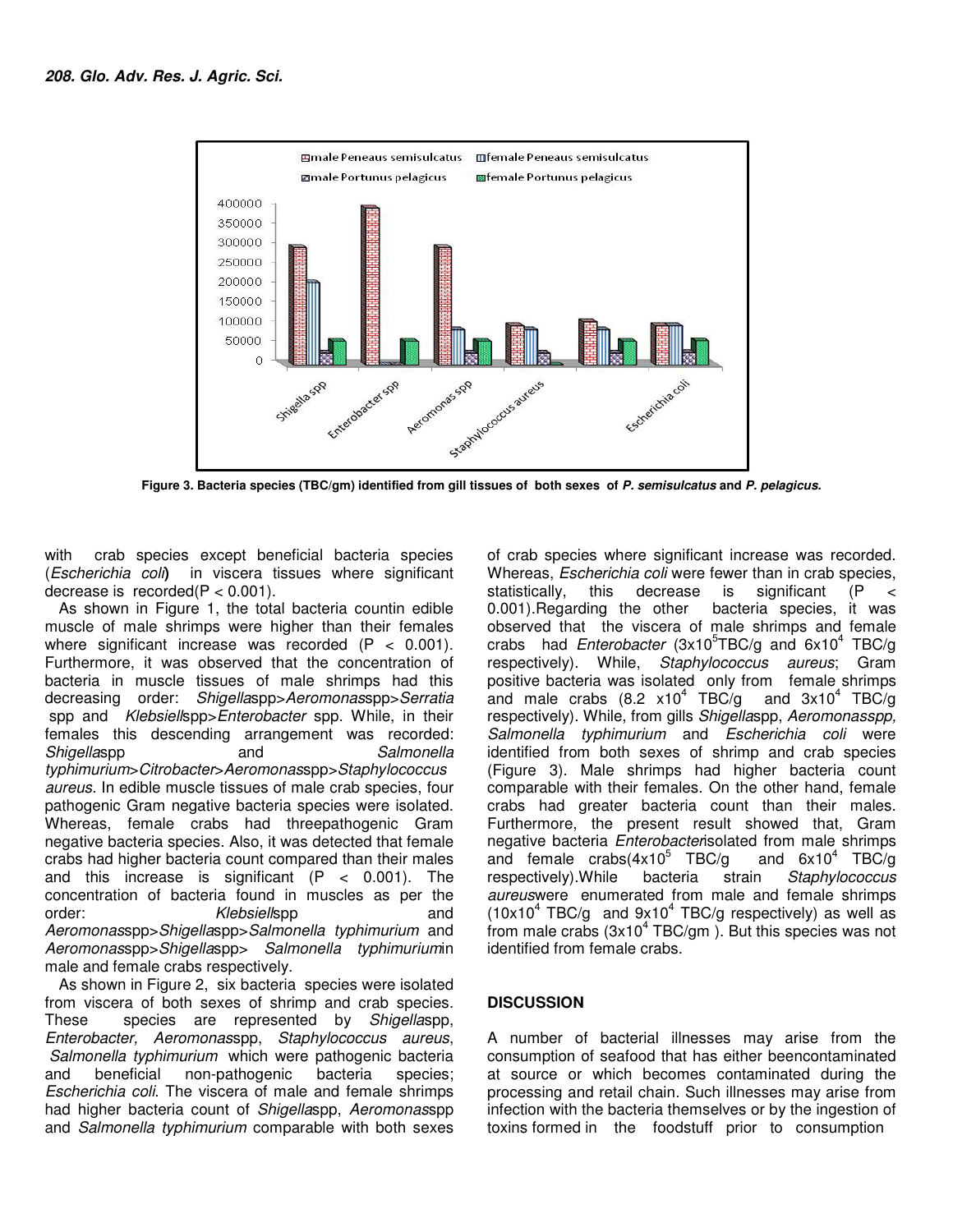(Cappuccino and Sherman 1999). When frozen seafood products are consumedraw, there is the likelihood of endangering the healthof the consumer especially when the micro-organismof the consumer present includes pathogenic ones (Adebayo-Tayo et al., 2012a). Therefore, detection of pathogenic bacteria in edible crustaceans seafood is essential to ensure safe products for consumers and sustainable crustacean growing activities.

In the present study, studies on the bacteria communities isolated from different organs (edible muscle, viscera and gills) of both sexes of shrimp and crab species collected from Majmaah fisherman market showed a highly diverse and varied bacteria population associated with different organs, sex and species of crustaceans. Nine bacteria species were isolated from studied tissues of both sexes of shrimp (P. semisulcatus) and crab (P. pelagicus). From these bacteria , eightbacteria species were Gram negative bacteria (Shigellaspp, Aeromonasspp, Salmonella typhimurium, Enterobacter, Klebsiellaspp, Serratiaspp, Citrobacter and Escherichia coli.Allof these bacteria strains are pathogenic bacteria except Escherichia coli.Furthermore, one Gram positive bacteria species was isolated from tissues of crustaceans species that was represented by pathogenic Staphylococcus aureus. in this research the occurrence of Gram negative bacteria was more frequent comparing with Gram positive ones. This finding is supported by (Lee and Rangdale 2008), who recorded five genera of Gram negative bacteria and 2 genera of Gram positive bacteria isolated from shrimps (Penaeus monodon). Also, in edible crab species; Portunuspelagicus and Portunussanguinolentus (Hermin and Muhammad 2015), showed that total of nine bacterial species was isolated and were predominant by gramnegative bacteria.

Additionally, the recorded results indicated that the total bacteria count are higher in viscera and gills of male and female of shrimp and crab species comparable with their edible muscles. This finding is in agreement with the results of (Hermin and Muhammad 2015). The elevation of bacteria concentrations in gills of crustacean organisms was attributed by (Hermin and Muhammad 2015), due to the micro-flora associated with gills islikely to have significant effect on crustacean organism as constant movement of water over gillsmight provide opportunity forcontamination with bacteria and colonization. In this respect, contamination of seafood with pathogenic bacteria at source (i.e. in the sea) primarily arises from two different origins. The first with bacteria that occur naturally in the marine environment when consumed in seafood in large enough numbers, will cause illness in humans (Hermin and Muhammad 2015). The second origin is environmental loading of fecal byproductsfrom humans and their associatedanimals is significant and can affect thequality of water and food resources incoastal ecosystems (Boopathi et al., 2013).Many bacterial species of enteric origin can be isolated from harbours which are

located around sites of human habitation, including, Staphylococcus aureus, Salmonella spp, Escherichia coli, Shigella and Klebsiella spp. These bacterial species are commonly isolated from waters which contain fecal materials (Hermin and Muhammad 2015; Boopathi et al., 2013). In the present research, Staphylococcus aureus, Salmonella typhimurium, Escherichia coli, Shigella, and Klebsiellaspp are isolated from crustaceans species. Furthermore, the bacteria concentrations in all studied tissues of both sexes of shrimp species were higher than crab species. The elevation of bacteria count in shrimps might be attributed due to mode of feeding of shrimps. The filter-feeding process (EUROPEAN COMMISSION (EC) 2001). During this process, shrimps can accumulate and concentrate pathogenic bacteria that are naturally present in harvest waters. Pathogenic bacteria in seawater are most abundant in sediments (Boopathi et al., 2013), but are also seen in increased concentrations in the surface film, as compared with the water column (Martinez-Manzanarez et al., 1992). Therefore, untreated sewage can cause diseasein humans as a result of eatingcontaminated edible crustaceans especially bottom dwelling species.In addition, infected edible shrimps crabscan represent a significant public health problem for marine organisms themselves as well as for human health.

In the present study, it was observed that Shigellaspp, Salmonella typhimurium, Aeromonasspp, Enterobacter and Staphylococcus aureuswere most frequently isolated bacteria being present in almost all studied tissues of crustacean samples, followed by Escherichia coli that were isolated only from viscera and gills of both sexes of shrimps and crabs. While Klebsiellaspp was isolated only from edible muscle of both male shrimps and crabs. Furthermore, Serratiaspp and Citrobacter were isolated from edible muscle of male and female shrimps respectively.However, along with the nutrients and benefits derived from these species of shrimp and crab, consumption come the potential risks of eating this contaminated seafoodwith mentioned former bacteria. Because, the isolated pathogenic bacteria from the present study threaten buman life such as present study threaten human life such as Shigella species are Gram-negative bacilli. Four species have been identified, and clinical presentations vary by species. Clinical manifestations of Shigella infection range from watery, loose stools to more severe symptoms, including fever, abdominal pain, tenesmus, and bloody diarrhea. Shigella infection is highly communicable, because ingestion of as few as 10 viable organisms is sufficient for infection to occur (Plusquellec et al., 1991). Furthermore, contamination of shrimps and crabs with Salmonellawhich is considered as primary microbial pathogens responsible for the majority of food-borne illnesses (Wasley et al., 2008). According to the World Health Organization, annually there are about 17 million cases of acute gastroenteritis or diarrhea due to nontyphoidal salmonellosis with 3 million deaths (Wafaa et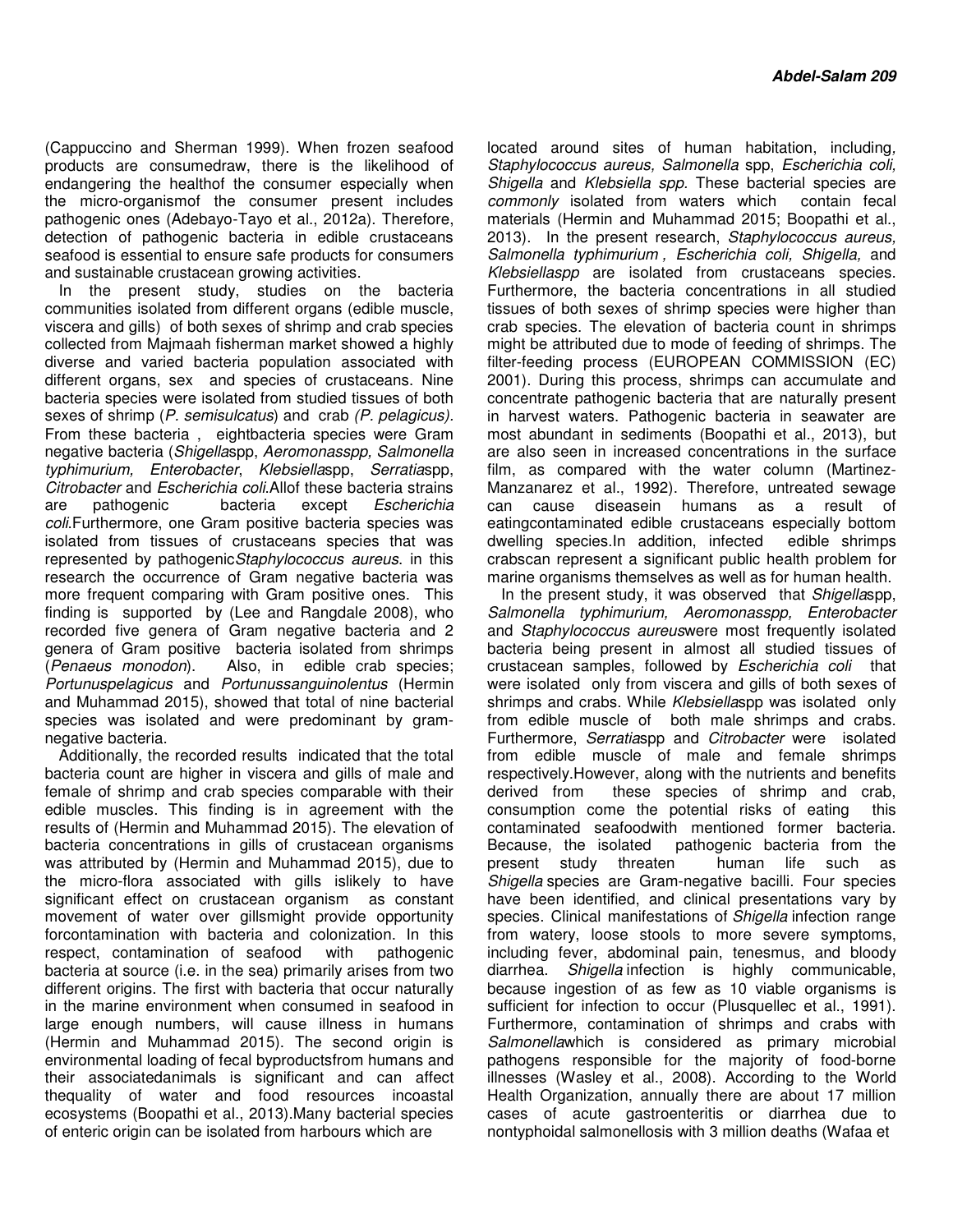al., 2011). Aeromonas also, is considered one of the majorcauses of bacterial infections affecting aquatic organisms (World Health Organization (WHO) 2007). Moreover, Aeromonassp. has been recognized as potential food borne pathogens for morethan 20 years (Hermin and Muhammad 2015). Regarding with Enterobacterspp, this gram negative bacilli has been associated with nosocomial outbreaks, and are considered opportunistic pathogens (Li and Cai 2011). Additionally, Enterobacter spp can cause numerous infections, including cerebral abscess, pneumonia, meningitis, septicemia, and wound, urinary tract and abdominal cavity/intestinal infections (Abbott 2007). The genus Staphylococcus contains a number of species which have been implicated as causative agents of disease in man and animals. Staphylococcus aureus is a major cause of food poisoning in man as well as of a range extra intestinal infections (Adedeji et al., 2012). Escherichia coli lives in the digestive tracts of human and animals. There are many types of  $E$ . coli, and most of them are harmless. But some can cause bloody diarrhea. Some strains of E. coli bacteriamay also cause severe anemia or kidney failure, which can lead to death (Farmer et al., 2007). Moreover, bacteria from the genus Klebsiella causes numerous infections in human (Adedeji et al., 2012). During this study it was observed that collected edible crustacean samples from studied area were more contaminated with pathogenic bacteria species. The fact is that, all frozen products such as shrimps and crabs are stored togetherthat is in turn may lead to cross contamination. Not onlythat but also the product is stored for relatively longperiod until sold and sometimes storage conditionbe ensured properly due to technological disruption (Myron et al., 1985; Clem and Garrett 1968). Based on the present study, it is concluded that the pathogenic bacteria are perhaps that mostimportant pathogens in shrimp and crabs ponds causing severe mortalities and financial losses. Furthermore, this contaminated seafood is responsible for an important proportion of food born illness and outbreaks. So, control strategies to prevent seafood-associated illnesses include monitoring harvest waters, identification, implementation of process controls, and consumer education

#### **ACKNOWLEDGEMENT**

Sincere gratitude is expressed to Deanship of Scientific Research, Majmaah University, Saudi Arabia for the financial support, fruitful cooperation and continuous help throughout this work.

#### **REFERNCES**

Abbott L (2007). Klebsiella, Enterbacter, Citrobecter, Serratia, Plesiomonnas. In P. R. Murray, E. J. Baron, J. H. Jorgensen, M. A.

Pfaller and M. L. Landry (Eds.), Manual of Clinical Microbiology (9 th ed., pp. 698-715). Washington, DC: ASM

- Abdel Salam HA (2013b). Evaluation of nutritional quality of commercially cultured Indian white shrimp Penaeusindicus. Intern. J. Nutr. Food Science; 2(4): 160-166.
- Abdel Salam HA, Hamdi SAH (2015). Evaluation of the edible muscles of four species of crustaceans from three regions of Egypt and Saudi Arabia .Glo. Adv. Res. J. Agric. Sci. (GARJAS) (ISSN: 2315-5094). 4(2) pp.105-112.
- Adebayo-Tayo AC, Odu NN, Michael MU, Okonko IO (2012a). Multi-Drug Resistant (MDR) Organisms isolated from Sea-foods in Uyo, South-Southern Nigeria. Nature and Science; 10(3): 61-70.
- Adedeji OB1, Okerentugba PO2 , Innocent-Adiele HC, Okonko IO2 (2012). BENEFITS, PUBLIC HEALTH HAZARDS AND RISKS ASSOCIATED WITH FISH CONSUMPTION New York Science Journal 2012;5(9) 229-237
- Amira Leila Dib1, Amina Chahed 2, Rachid Elgroud 1, Rachid Kabouia 1, Nedjoua, Lakhdara 1, Omar Bouaziz 1, Miguel Espigares García (2013). Evaluation of the contamination of sea products by Vibrio and other bacteria in the eastern coast of Algeria Arch. Appl. Sci. Res., 2013, 5 (3):66-73
- Barrento S, Marques A, Teixeira B, Vaz-Pires P, Carvalho ML, Nunes ML (2008). "Essential elements and contaminants in edible tissues of European and America lobsters," Food Chemistry. 111(4): 862–867
- Boopathi M, Kasturi R, Chelladurai R, Kannan A, Anandan S (2013). Distribution of microbial population associated with crabs from Ennore sea coast Bay of Bengal north east coast of IndiaInt. J. Curr. Microbiol. App.Sci , 2(5): 290-305
- Cappuccino FG, Sherman N (1999). Microbiology A Laboratory Manual; 4th Edition. Replica Press, Delhi
- Clem JD, Garrett S (1968). Sanitation Guidelines for the Breaded-Shrimp Industry. U.S. Dept. of Interior, Fish and Wildlife Service, Bureau of Commercial Fisheries, 308.
- Desenclos JC, Klontz KC, Wilder MH, Nainan OV, Margolis HS, RA, Gunn (1991). A multistate outbreak of hepatitis A caused by the consumption of raw oysters. Am. J. Public Health 81:1268-1272.
- Dinakaran GK, Soundarapandian P, Varadharajan D (2013). Tail Rot Disease in Macrobrachiumidellaidella (Hilgendorf, 1898). J Drug Metab Toxicol:24-1-3
- Edema MO, Omemu AM, Bankole MO (2005). Microbiological safety and quality of ready-to-eat foods in Nigeria. University of Agriculture, Abeokuta, pp: 26
- Ehigiator FAR, Oterai EA (2012). Chemical composition and amino acid profile of a caridean prawns (Macrobrachiumvollenhoveanil) from Ovia river and periwinkle (Tympanonusfusctus) from Benin river", Edo tropical state , Nigeria. JRRAS 11 (1) :162-167.
- EUROPEAN COMMISSION (EC) (2001). Journal of Applied Microbiology ISSN 1364-5072.Opinion of the ScientificCommittee on Veterinary Measures relating to Public Health on Vibrio vulificus and Vibrio parahaemolyticus raw and undercooked seafood). Adopted on 19-20 September 2001.
- Farmer JJ, Boatwright KD, Janda JM (2007). Enterobacteriaceae: Introduction and identification. In P. R. Murray, E. J. Baron, J. H. Jorgensen, M. L. Landry and M. A. Pfaller (Eds.), Manual of Clinical microbiology (9th ed., pp. 649-669). Washington, DC, USA: ASM press.
- FISH JT, PETTIBONE GW (1995). influence of freshwater sediment on the survival of Escherichia coli and Salmonella sp. as measured by three methods of enumeration Lett. Appl. Microbiol, 1995, 20, 277–281.
- Hermin PK, Muhammad Z (2015). Detection of bacteria and fungi associated with Penaeus monodon postlarvae mortality. Envir. Sci. 23 329 – 337
- Holt JG, Krie NR, Sneath PHA, Stately JT, Williams ST (1996). Bergey s Manual of Determinative Bacteriology, 9th Edition, BaltimoreWilliams and Wilkins, p.787.
- Iwamoto M, Ayers M, Swerdlow DL (2010): Epidemiology of Seafood-Associated Infections in the United States. Clin. Microbiol.23-399-401
- Kim JH, Grant SB, McGee CD, Sanders BF, Largier JL (2004). Locating sources of surf one pollution: a mass budget analysis of fecalindicator bacteria at Huntington Beach, California. Environ. Sci. technol. 38: 2626-2636.